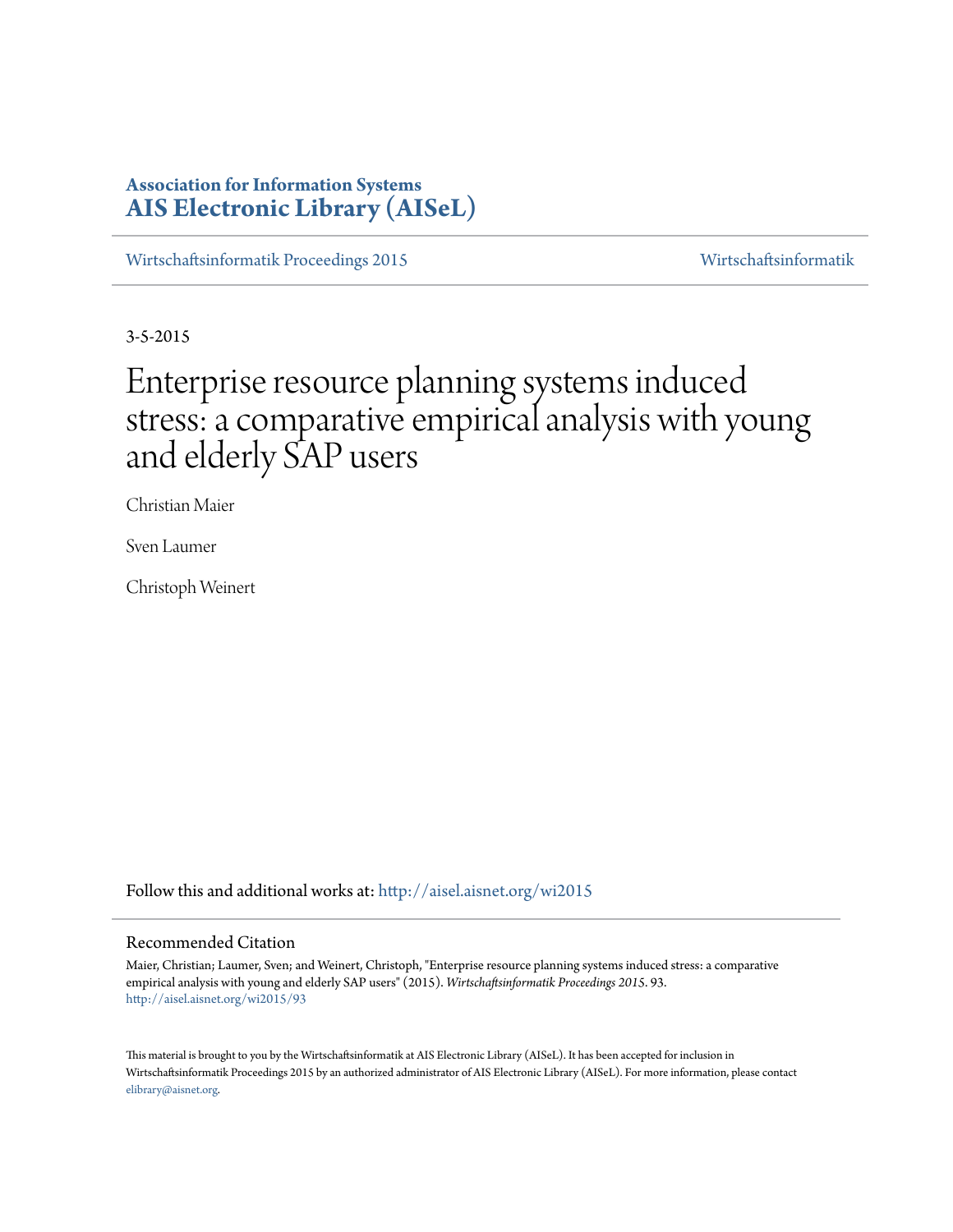# **Enterprise resource planning systems induced stress: a comparative empirical analysis with young and elderly SAP users**

Christian Maier<sup>1</sup>, Sven Laumer<sup>1</sup>, and Christoph Weinert<sup>1</sup>

 $1$ Otto-Friedrich Universität Bamberg, Information Systems and Services, Bamberg, Germany {christian.maier, sven.laumer, christoph.weinert@uni-bamberg.de}

**Abstract.** In this research study we investigate whether and how ERP system characteristics cause its users to experience stress. In order to do so, we analyze a research model explaining enterprise resource planning systems induced stress with an empirical study in two organizations (N=227). The results reveal that usefulness, complexity, reliability, and pace of change are important ERP system characteristics leading to the perception of stressors and exhaustion. Furthermore, our comparative empirical analysis with young and elderly ERP users indicate that the elderly ones perceive ERP characteristics more negatively and are more stressed and exhausted than the younger users.

**Keywords:** Technostress, SAP, IT usage, ERP, age, elderly.

### **1 Introduction**

Enterprise-wide information systems (IS), such as enterprise resource planning (ERP) systems, have been one of the greatest technological advances in organizations in the last decades [1]. ERP systems are "*comprehensive commercial software packages with embedded industry best practice business processes*" ([2], p. 1113). Some statistics show that ERP systems are used by up to 75 percent of medium to large manufacturing firms and by up to 60 percent of service organizations [1]. The ERP system industry has reached a volume of more than \$60 billion and is still expected to grow [3-4].

The implementation of ERP systems causes significant changes in organizations and influences employees as it fundamentally changes the nature of tasks, workflows, and to some extent the jobs themselves [1]. It is common for ERP implementations to be accompanied by user resistance [5], lower job performance, lower job satisfaction, and higher turnover rates ([2]; [6-7]).

Also in the context of technostress, ERP systems are discussed as IS that can potentially cause employees to experience stress in the workplace [8-9]. Prior approaches have either focused on information technology (IT) in general ([10], p. A2) or on technologies like social networking sites [11-12], e-mails [13], smartphones [14], ambulance control systems [15] and virtual display units [16]. These approaches give no insight into whether ERP systems, and in this regard into which specific char-

<sup>12&</sup>lt;sup>th</sup> International Conference on Wirtschaftsinformatik,

March 4-6 2015, Osnabrück, Germany

Maier, C.; Laumer, S.; Weinert, C. (2015): Enterprise resource planning systems induced stress: a comparative empirical analysis with young and elderly SAP users, in: Thomas. O.; Teuteberg, F. (Hrsg.): Proceedings der 12. Internationalen Tagung Wirtschaftsinformatik (WI 2015), Osnabrück, S. 1391-1406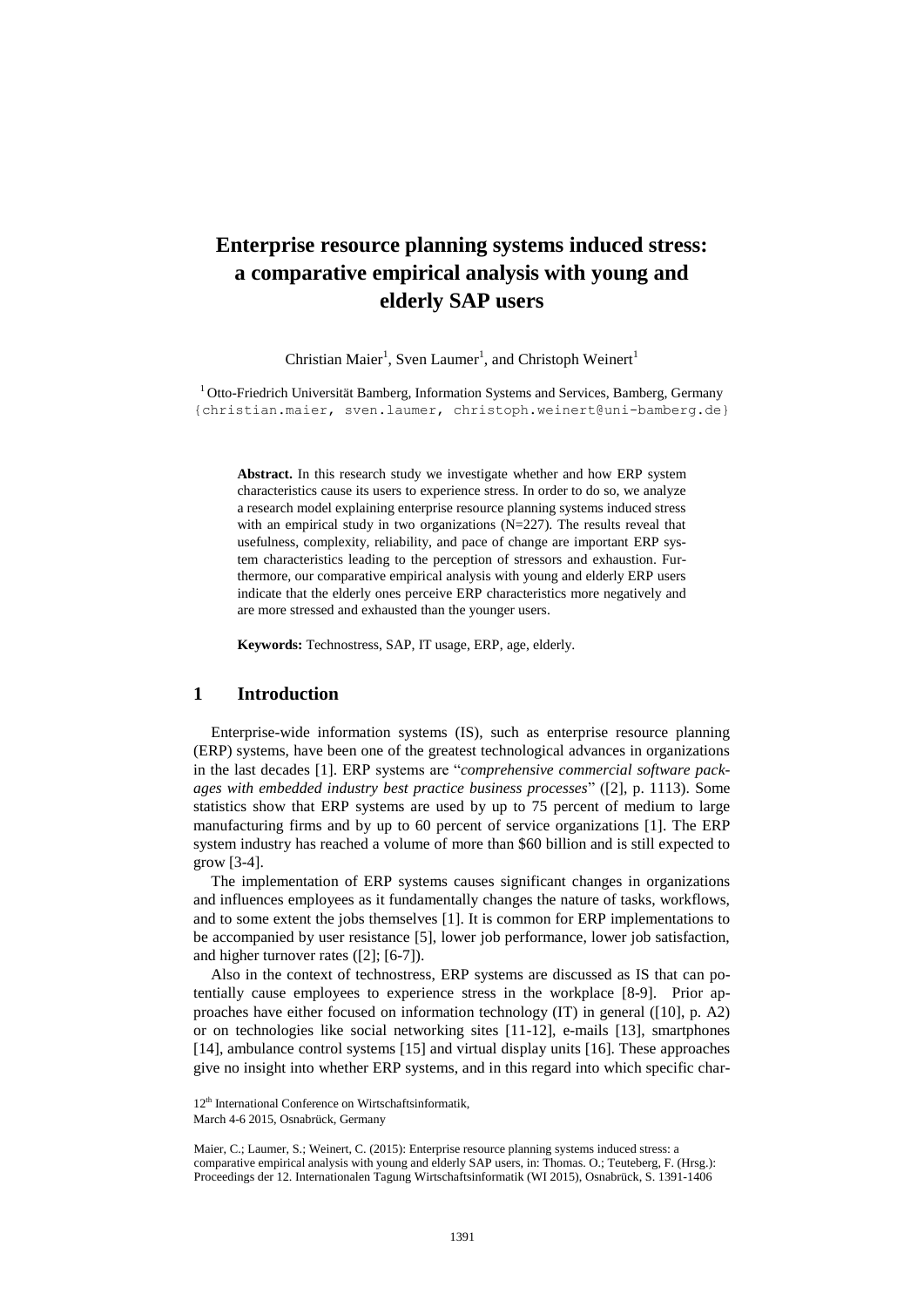acteristics of an ERP system, are main contributors for technostress. Consequently, this research is intended to investigate technostress one-step further by asking the following research question:

### *RQ1: Are the characteristics of ERP systems stressful stimuli for IT users?*

Even though IT provides specific user groups, such as elderly individuals, significant benefits from using IT (e.g., electronic health [17-18]), an age-related digital divide exists [19-20]. Among others, elderly individuals perceive the usage of IT more negatively than their younger colleagues do [21] and elderly individuals might be stressed more easily by technology than their younger counterparts. This phenomenon is important to be considered by IS research, especially in the light of the declaration of Riga by the Council of Ministers of the EU, in which e-Inclusion got a high priority on the political agenda [22]. E-Inclusion has the power to increase economic performance and an individual's quality of life [22]. In this context, it is important to understand whether younger and elderly employees are stressed differently and how they react to these stressful stimuli, especially since ERP systems are used by employees of all ages. Hence, based on this approach, it can be discussed whether these two groups need to be treated differently in regard to enabling countermeasures towards technostress. Therefore, the second research question of our paper is:

### *RQ2: How does age influence whether employees are stressed when using an ERP system?*

To address these research questions, the article is structured as follows. In the next section we present some key findings in technostress research and research studying the IT usage of elderly people. Based on that, we develop hypotheses and derive our research model. We then present the research methodology and our results. Finally, we discuss the results and present contributions for research and practical implications.

### **2 Research background and hypotheses development**

This section provides an overview of current technostress research and discusses the role of age to develop a research model and our hypotheses.

### **2.1 Technostress research**

An increasing number of research has focused on the negative consequences of technology usage (e.g., [9]; [23]). One concrete downside of IT usage is technostress, which reflects an IT user's experience of stress while using IT [24].

In this stream of research, Ragu-Nathan et al. [8] first identified why IT users become stressed when using IT. In doing so, they reveal techno-overload, technoinvasion, techno-complexity, techno-insecurity, and techno-uncertainty as technospecific stressors.

Afterwards, Tarafdar et al. [9] reveal that individuals react either psychologically or behaviorally to these stressors, which are summarized under the term of strain. Psychological strains are emotional and psychological reactions to stressful stimuli [9]. These include, among others, exhaustion, dissatisfaction, and depression. Next to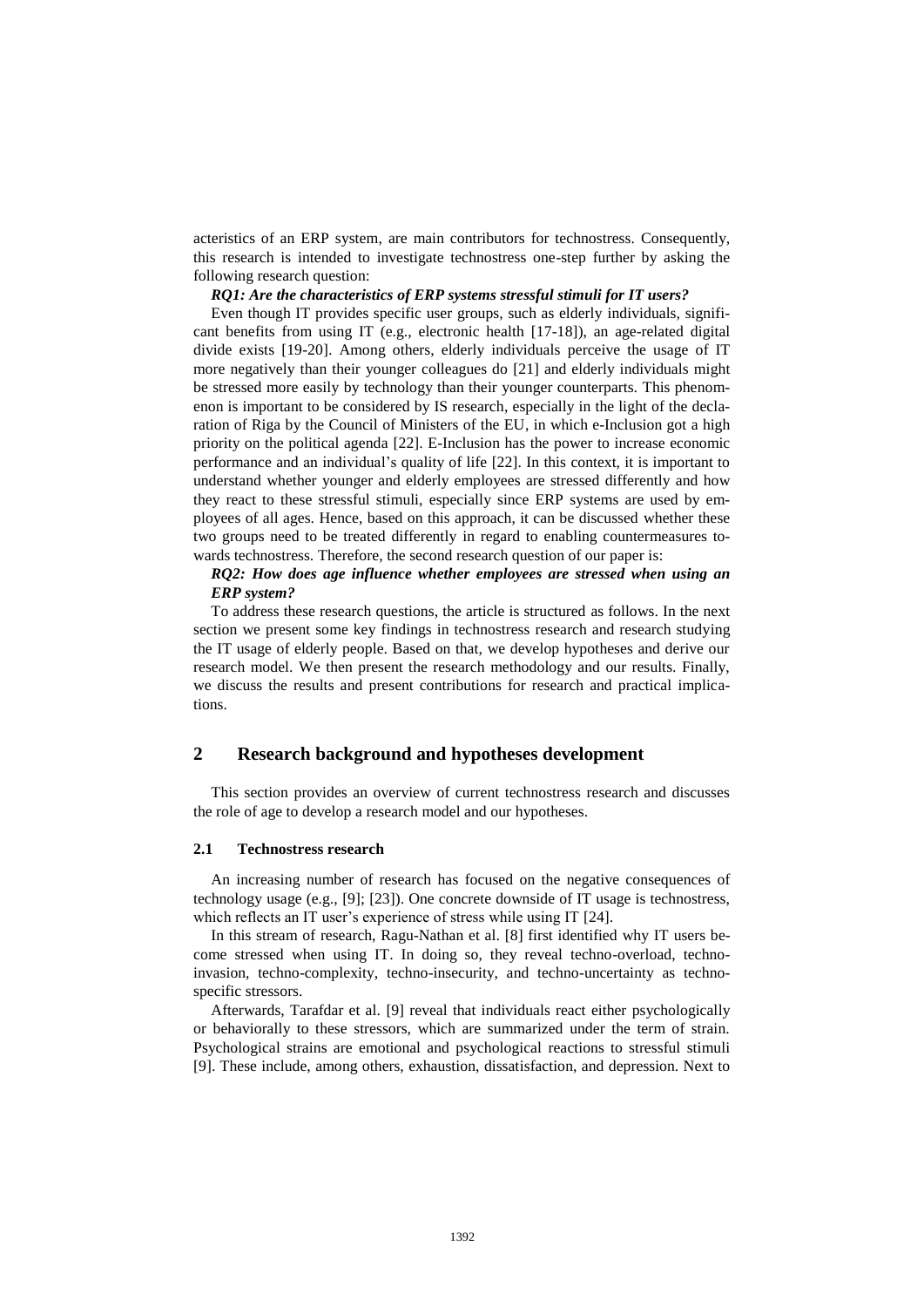that, behavioral strains are, among others, the discontinuous usage of IT, doing workarounds, turnover behavior, poor performance and productivity. Consequently, this type of strain includes behavioral changes, which are responses to the perceived stressors with the aim to avoid these stressful stimuli in future.

More recently, Ayyagari et al. [10] use the stressor-strain relationship, which extends the research from Tarafdar et al. [9] by identifying antecedents. Here, three categories of technology characteristics are generated, which are hypothesized as the influencing factors of stressors. The categories are usability features, dynamic features, and intrusive features, and reflect different perceptions such as usefulness, complexity, reliability (as a usability feature), presenteeism, anonymity (as an intrusive feature), and pace of change (as dynamic feature). Based on the personenvironment fit model, Ayyagari et al. [10] theorize these characteristics of technologies as the causes of stressors. Notably, Ayyagari et al. [10] do not use the stressors identified by Ragu-Nathan et al. [8] but the stressors work-home-conflict, invasion of privacy, work overload, role ambiguity, and job insecurity. The authors discussing the well-known stressor-strain relationship use prior research, in order to hypothesize that these five stressors cause exhaustion.

Summing up, technostress research reveals that technology characteristics cause individuals to perceive stressors, which then induce individuals to react to these stressors psychologically or behaviorally. From a methodological point of view, the influence of stressors on psychological and behavioral reactions is measured using perceptive data and NeuroIS approaches [25-27].

These articles show important particular common grounds with one another. Each of them focuses on technostress when individuals use a collection of information, processing, storage, network, and communication technologies ([10], p. A2). This means that these results do not provide any statements concerning whether using one particular technology or whether the characteristics of one concrete technology even cause stress. The other way around, considering IT as a collection of different technologies limits the results, because the single characteristics studied in the research model of Ayyagari et al. [10] don't apply to each technology. In this context, prior research identifies that the usage of a concrete technology might also cause stress. In more detail, research reveals that users of social networking sites [11-12], e-mails [13], smartphones [14], ambulance control systems [15] and virtual display units [16] receive stress. Nonetheless, research has not studied whether and why enterprise resource systems, which are generally used for increasing employee job performance [7], might be perceived as sources of stress.

In the following, we base our research model on Ayyagari et al. [10] and apply it to the context of ERP usage. Aligning with Ayyagari et al. [10], we study the influence of techno-induced work stressors (e.g., work-home conflict, work overload, role ambiguity) on exhaustion as a psychological strain reaction and investigate how ERP specific characteristics influence these general techno-induced work stressors.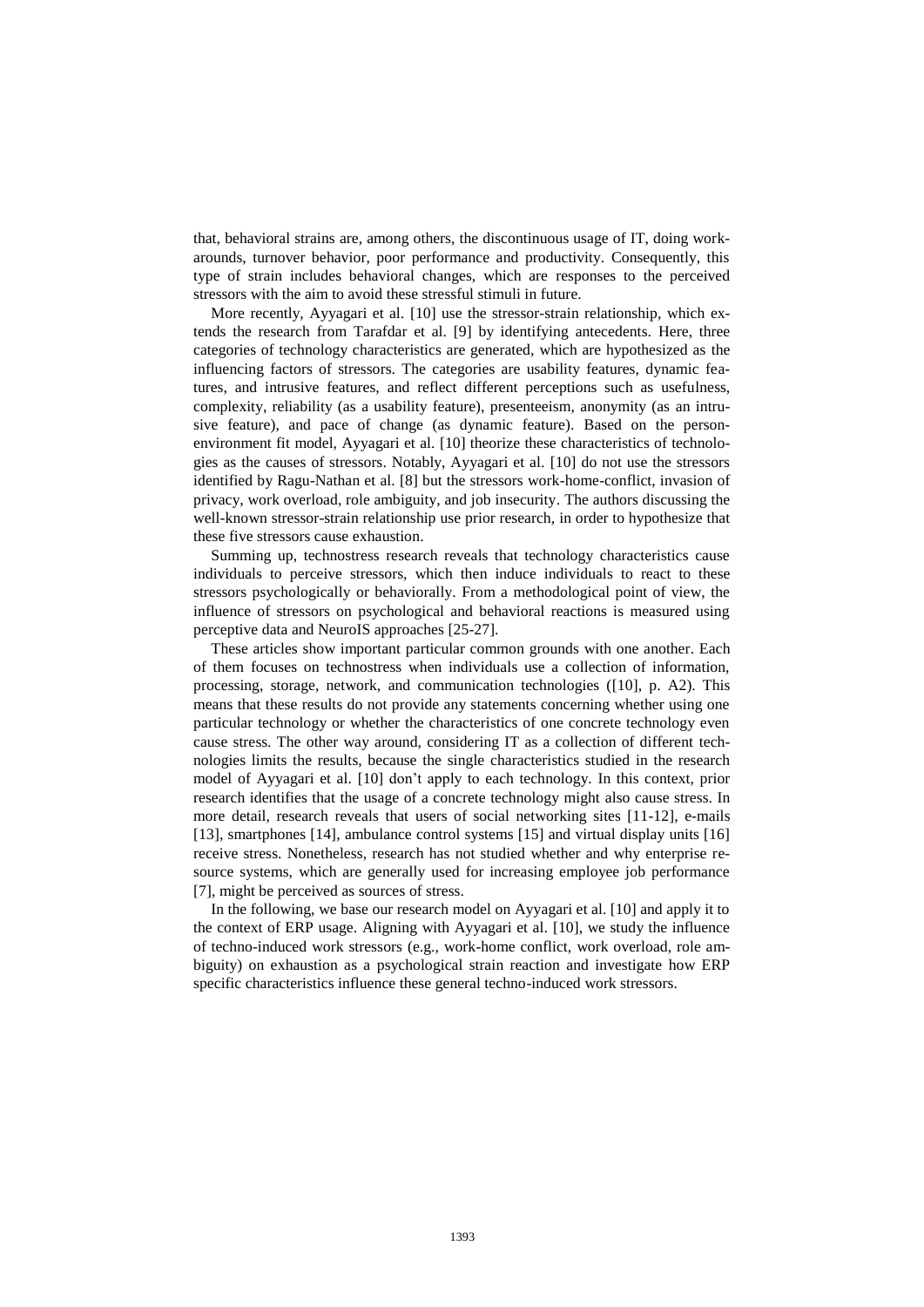### **2.2 Stressor-strain relationship**

 $\overline{a}$ 

While reviewing literature concerning stressor categories, Ayyagari et al. ([10], p. 835) propose five stressors relevant to an IT-usage context. First, the stressor work overload is used and reflects an IT user's perception of the workload exceeding its capabilities. Second, role ambiguity, which reflects the perception of lacking clarity about whether one should deal with IT-problems or work activities, is considered as a possible stressful stimulus. The third stressor used by Ayyagari et al. [10] is workhome conflict that focuses on blurring boundaries between the work and home domain. The two remaining stressors are job insecurity (an IT user's perception of threat of job loss) and invasion of privacy (an IT users' perception that its privacy has been invaded). These are not studied in this research, because these two stressors have the lowest – and partially an insignificant – influence on exhaustion [10]. Moreover, the organizations, in which we did our study in, do not want that these perceptions measured in the survey<sup>1</sup>.

Since the influence of these stressors on exhaustion is well established in general stress literature as the stressor-strain relationship (e.g., [28-30]) and empirically validated [10], we hypothesize that:

*H1: The higher the a) work-home conflict, b) work overload, and c) role ambiguity are, the higher the exhaustion is when using IT.*

In the following, we focus on characteristics of an ERP system based on the stress model from Ayyagari et al. [10] and theorize how these influence the stressors.

### **2.3 The influence of ERP system characteristics on techno-stressors**

ERP systems such as those provided by SAP are used by organizations across different industries to streamline business processes and to integrate an organization's information flows [1]. The implementation of ERP systems are typically accompanied with redesigning the business processes [31] and embedding them within the system [32]. An ERP system has several characteristics. In order to determine which of the initial characteristics investigated by Ayyagari et al. [10] are also relevant to ERP systems, we applied their model [10] to the ERP context and conducted interviews with four employees in the surveyed organizations. The following focuses on the four ERP system characteristics usefulness, complexity, reliability and pace of change, which has also been discussed in ERP literature.

In general, organizations implement ERP systems to improve business process efficiency and to realize strategic advantages [32-33]. Individuals are expected to use

<sup>&</sup>lt;sup>1</sup> The rationale for this is that it is rumored in both organizations that lots of employees will lose their job. In order to ensure that none of the employees will fear losing their job to a further extent, the organizations asked us to remove the stressor job insecurity. Concerning the stressor invasion of privacy, the work council of one organization worried about the stressor invasion of privacy as employees might misinterpret this and might receive the impression that the organization spies on an employee's daily life. Consequently, we also removed this stressor.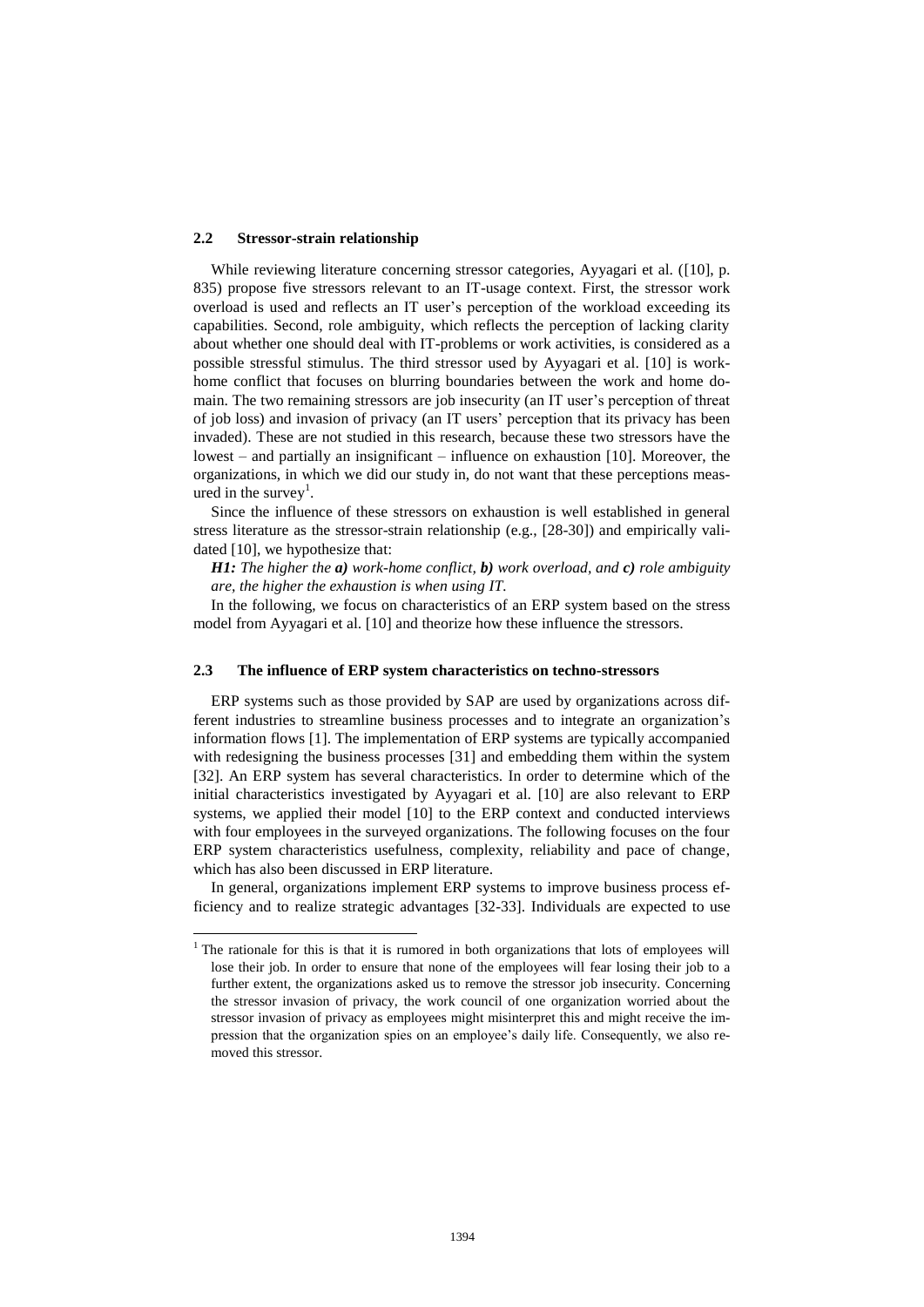these systems when they are useful for their work ([1]; [34]). This means that individuals can increase their productivity and work faster [35]. Concerning individuals' daily workload, the usage of an ERP system causes them to handle their daily demands more effectively and efficiently [35-36]. When technologies like an ERP system are perceived as useful, they increase individuals' abilities to perform their work [10], resulting in a perceived decrease in their daily workload. Hence, we assume that:

*H2: The higher the perceived usefulness of an ERP system is, the lower the work overload is perceived.*

Moreover, an ERP system requires new skills and competencies for its users [1]. As a result, employees have to learn how to operate the ERP system, acquire new skills, and learn to work with new business processes [37-39]. Given the complexity of modern ERP systems, it is simply the desire to learn about the technology that is frustrating for ERP system users [40]. In this context perceived complexity represents "*the extent to which an employee perceives an [ERP system] to be relatively difficult to understand and use*" ([2], p. 1118). Complex technologies, such as ERP systems, reduce an individual's ability to perform a certain task [10]. Therefore, we assume that the individuals that find ERP systems to be complex, have difficulties to accomplish daily work demands. This results in a perceived increase of daily workload. Consequently, those employees may experience job stress associated with the complexity of an ERP system [1]. Therefore, we hypothesize:

*H3: The higher the perceived complexity of an ERP system is, the higher the work overload is perceived.*

The usage of an ERP system is sometimes accompanied with problems depending on the reliability of the system [41]. This means that users are confronted with a system that requires extra steps without adding value, introduces difficulty in entering or extracting information, or simply takes more time than the user is willing to invest [41]. Hence, the reliability of an ERP system in terms of "*the degree to which features and capabilities provided by the [ERP system] are dependable*" ([10], p. 837) reduce the ability of individuals to perform a certain task [41]. Therefore, we assume that individuals working with a non-reliable ERP system have difficulties to accomplish daily work demands, so that they perceive an increase of daily workload. Consequently, those employees may experience job stress associated with the ERP system ([1]; [41]). This brings us to our next hypothesis:

*H4: The higher the perceived reliability of an ERP system is, the lower the work overload is perceived.*

ERP systems are especially challenging because they require a radical and to some extent an ongoing change to business processes and technologies supporting these processes [1]. In addition, as ERP systems provide industry-sector- or even organization-specific features, some of these features change frequently and ERP systems have to be updated constantly. Hence, during the implementation and the usage of an ERP system employees feel that processes are different to previous ones and a new set of skills is required to adapt to the changing environment [2]. The ERP system related changes make an employee's work environment ambiguous and unstable ([32]; [40]). To deal with these changes and to reduce the associated ambiguity ERP users might put more efforts into understanding and learning to use the ERP system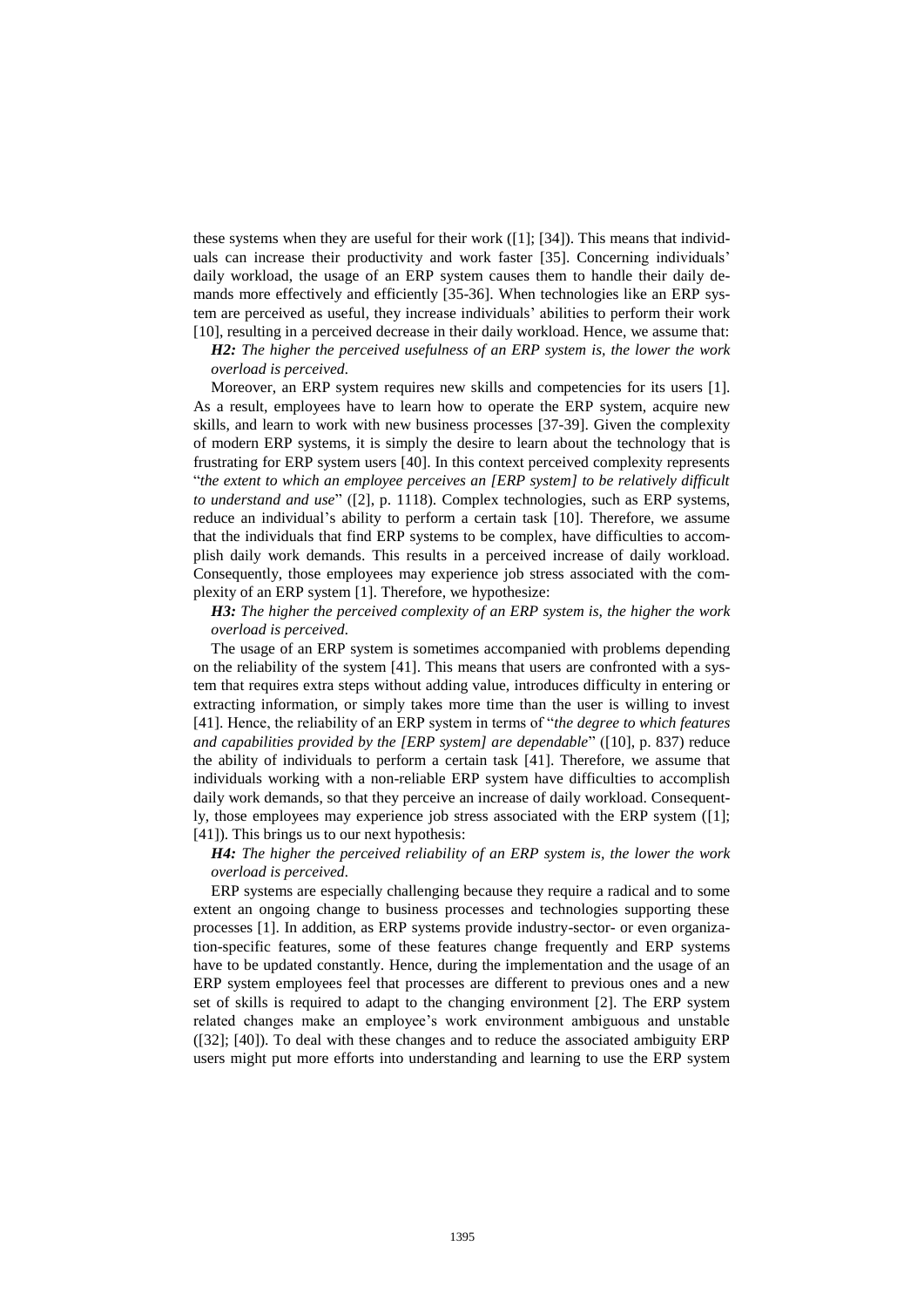and the corresponding processes [2]. However, this has at least two consequences for individuals. First, the daily workload increases as individuals have to do their daily work and learn to work with the updated ERP system, so that the overall workload increases. Second, individuals might be confronted with competing demands; either doing the daily work or learning to handle the innovative characteristics. This causes individuals to perceive the stressful stimulus role ambiguity. Hence, we assume that:

*H5: The higher the perceived pace of change of an ERP system is, the higher the a) work overload and b) role ambiguity are perceived.*

### **2.4 The role of age in stress research**

Recent research identifies individuals to perceive IT characteristics [42] and stressrelated perceptions [43] differently depending on their age. Because IT and ERP systems are used by employees of all ages, we also study the influence of age on the characteristics of ERP systems, stressors, and exhaustion.

We argue that the perceptions about an ERP system's characteristics differ depending on the age of the users. Especially since ERP systems are difficult to use in general [2], elderly individuals in particular face difficulties exploiting the benefits of using these systems [21]. This results in them challenging the usefulness of ERP systems more often than younger users [44]. Moreover, Burton-Jones and Hubona [45] discuss that elderly individuals consider the usage of IT, such as an ERP system, as difficult to use, and therefore perceive IT as difficult and complex. Since Venkatesh et al. [46] argue the same, we assume that elderly people consider IT as more complex than younger individuals do. Furthermore, since the elderly in particular are assumed to fear technological advances and because they need high requisite knowledge for using them and have to rely on results produced by IT [47], we assume that elderly ERP users perceive the system as less reliable than younger users do. Finally, as elderly people show higher cognitive rigidity [48], they have difficulties in adapting to changes in the ERP system. This results in the fact that changes to the ERP system weight heavily in the brain of elderly individuals, because they consider ERP systems to be changed frequently. Hence, we assume that:

*H6: Elderly people perceive characteristics of an ERP system in terms of a) perceived usefulness, b) perceived complexity, c) perceived reliability, and d) pace of change more negatively than younger individuals.*

Next to the perception of ERP system's characteristics, prior research indicates that elderly people perceive stressors more heavily than young individuals [43]. Because elderly individuals tend to separate their work and home domain more than younger individuals do, this causes them to perceive techno-induced blurring boundaries between their workplace and home more negatively than their younger counterparts [49]. Furthermore, the perception of work overload differs due to the fact that an individual's cognitive, sensory, and physiological abilities change with the increase of age in a way that performance decreases [50]. Finally, as elderly people might have more difficulties in using IT [43], they are more often confronted with the decision whether to handle IT-induced problems or to complete daily work tasks, causing them to per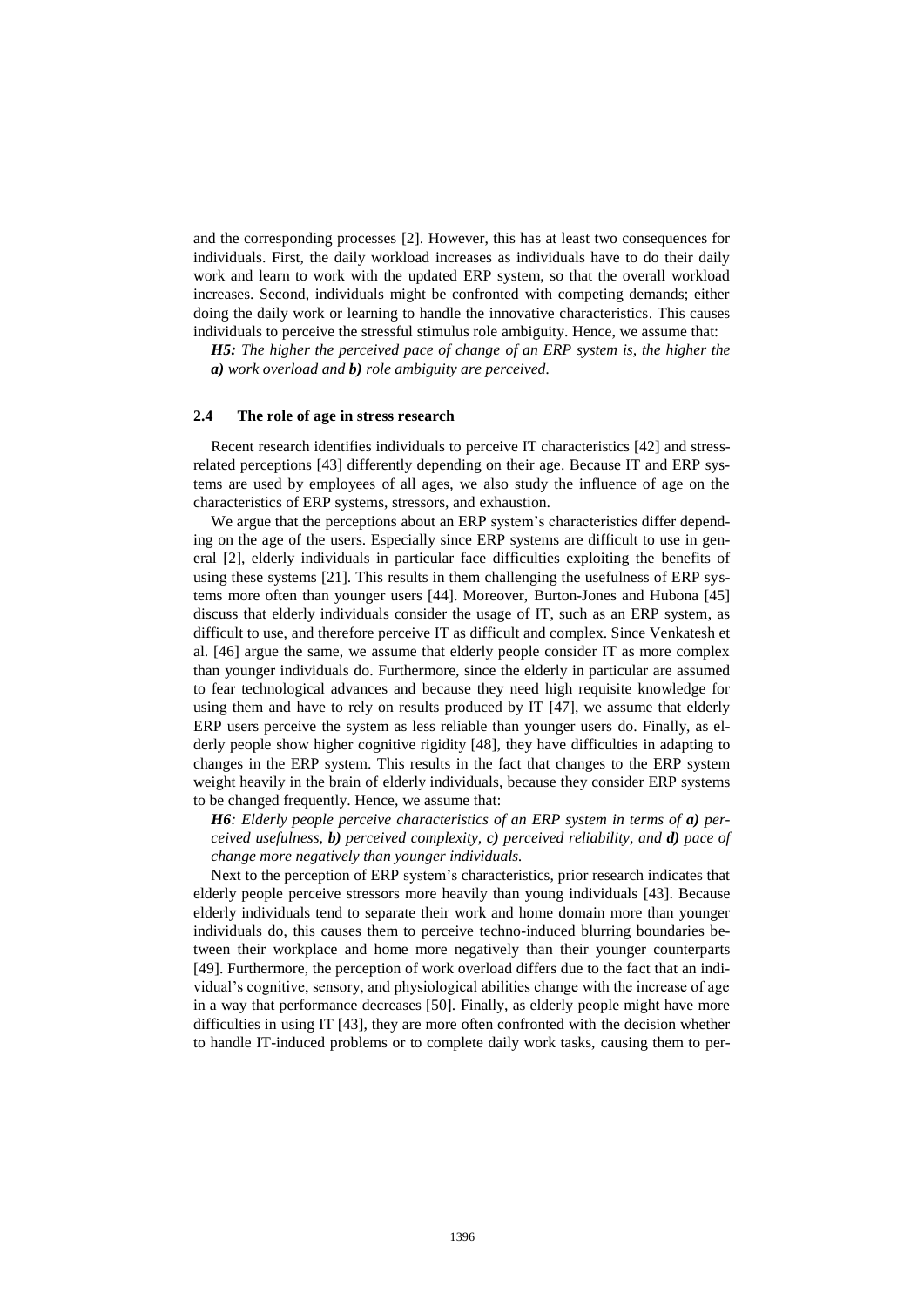ceive the stressful stimulus role ambiguity more often than young individuals. Hence, we assume that:

*H7: Elderly people perceive IT stressors in terms of a) work-home conflict, b) work overload, and c) role ambiguity more negatively than younger individuals.*

Furthermore, it has been discussed that getting older is accompanied with a decline in an individual's cognitive abilities and capacity of working memory, so that elderly individuals consider performing IT-related tasks as more challenging than young individuals [50]. Due to this, elderly individuals are more easily stressed when using IT and report perceptions of fatigue and exhaustion [50-51]. We, therefore, assume that:

*H8: Elderly people are more exhausted by using IT than younger individuals.*

### **2.5 Control variables and research model**

Next to the hypotheses discussed above, we also consider alternative theoretical explanations studied in prior stress research as control variables. As prior research discusses user perceptions can be explained by usage behavior and personality traits [52-53]. This is why ERP usage and negative affectivity are considered as control variables. The resulting research model including characteristics of ERP systems, stressors, strain, and the control variable is illustrated in Fig. 1.



### **3 Methodology**

In order to gather empirical evidence for our proposed research model, we designed a survey to validate our hypotheses. The following sections explain the data collection procedure and describe sample characteristics.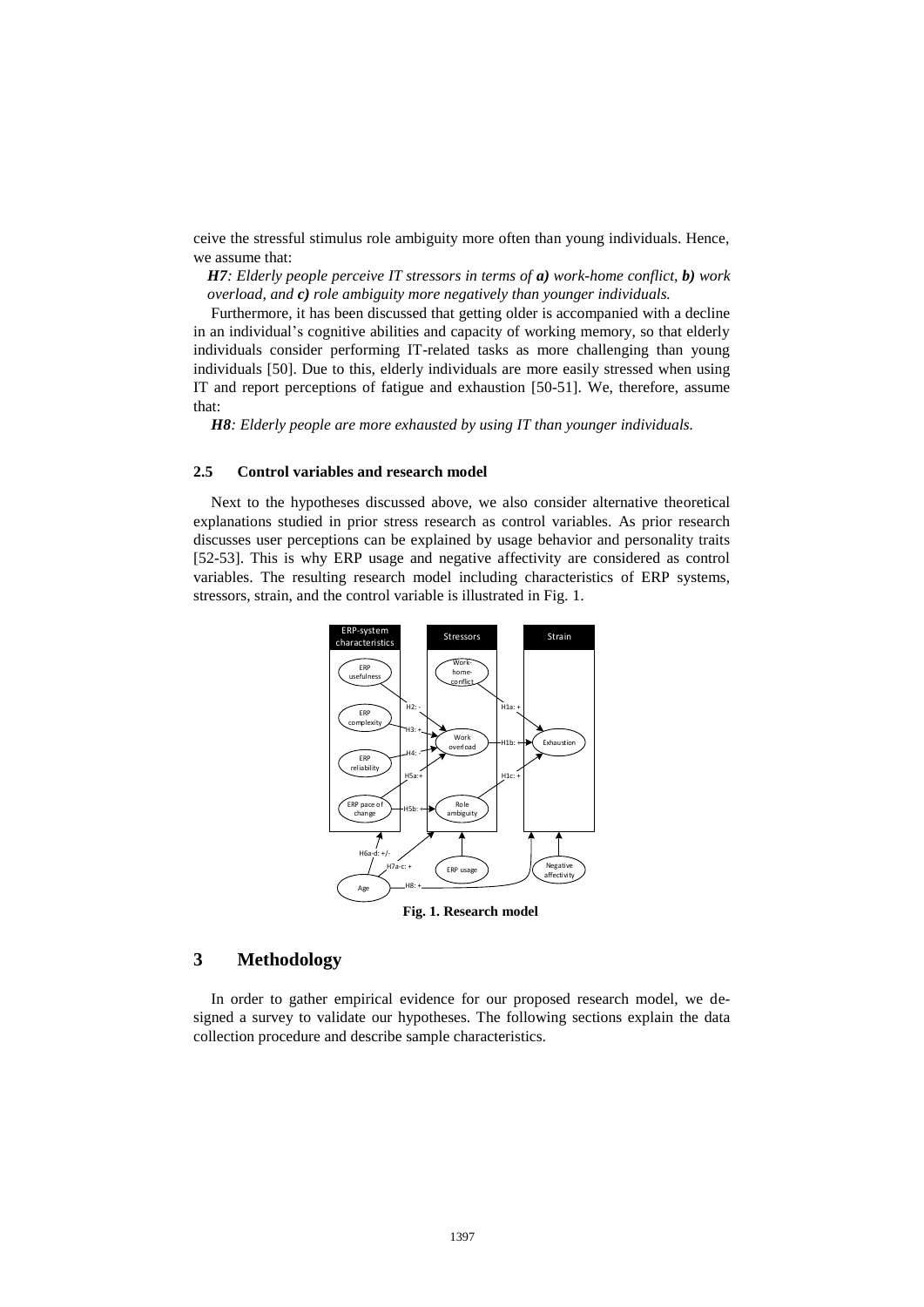### **3.1 Data collection**

To collect perceptions about ERP systems, stressors and exhaustion, we undertook an empirical study in 2014, during which we surveyed 227 end users in two organizations. Organization I produces drivetrain and brake system applications for the automotive industry, has more than 3,000 employees, and a sales volume of around 400 million Euros. The organization has factories around the world including, among others, the U.S.A., Germany, China, Brazil, and Mexico.

Organization II is a German health insurance company with more than 5 million customers. Distributed over circa 800 offices, the organization employs about 15,000 employees.

Working together with the CEO office in both organizations, we conducted a survey with selected employees. In more detail, we invited 163 employees of organizations I and 81 employees of organization II to our survey. The number of invitations was limited by the CEO office and employees were selected randomly, but all of them work in the same branch and have to use SAP for their daily work.

152 individuals of organization I (response rate: 93.25%) and 75 individuals of organization II (response rate: 92.59%) completed our survey with less than five percent missing values. The surveyed employees in both organizations were knowledge workers, who use SAP as part of their daily working processes. Particularly, SAP (e.g. SAP BP, BP CRM, BP ECC, MM, SD, PP, FICO, etc.) is the only ERP system used in both organizations so that it is mandatorily and frequently used by the employees of these organizations.

### **3.2 Sample characteristics**

A total of 227 employees participated in our survey. The demographic characteristics of the data sample are presented in Table 1.

|                                    | Age                    |  |                     | IT Usage    |                        | <b>ERP Usage</b>       |       |
|------------------------------------|------------------------|--|---------------------|-------------|------------------------|------------------------|-------|
|                                    | (mean=49.81; sd=10.76; |  | Gender              |             | $(mean=6.04; sd=2.91;$ | (mean= 3.80: sd= 3.50: |       |
|                                    | $min=24$ : $max=71$ )  |  |                     |             | min=1.00; max=14.00)   | $min=1.0; max=9.0$     |       |
| $< 25$ 25-34 35-44 45-54 $> 54$    |                        |  | Men Women <3h 3h-6h |             | > 6h                   | $<$ 3h 3h-6h           | > 6h  |
| 2.70 21.40 19.70 36.60 19.60 45.60 |                        |  | 54.40               | 16.40 19.40 | 64.20                  | 39.60 22.00            | 38.40 |

**Table 1: Sample characteristics**

### **4 Research results**

In order to evaluate the research model, we transferred the research model into a structural equation model [54] and use the partial least squares (PLS) method and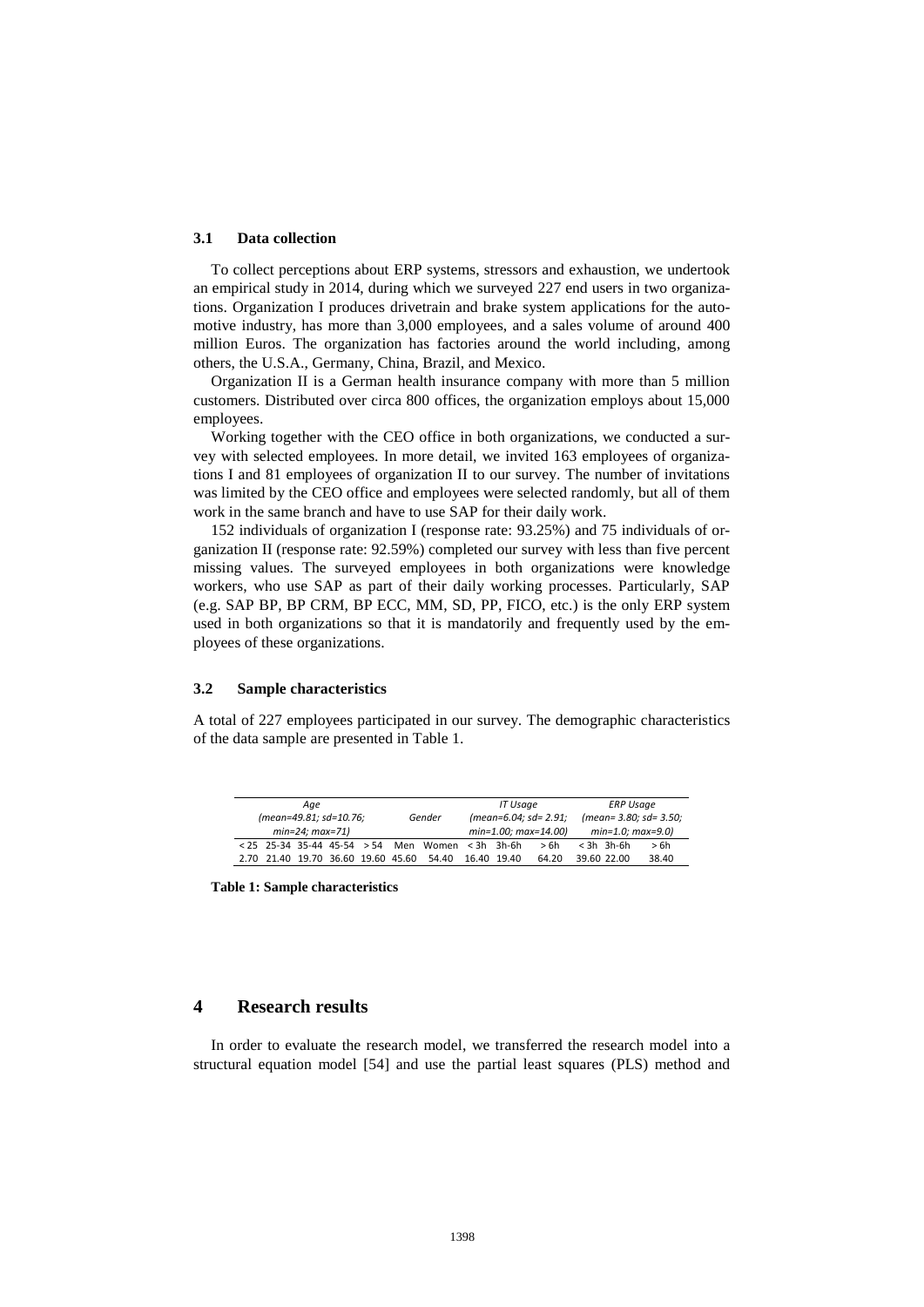SmartPLS 3.1.2 [55] to perform our data analysis splitting the overall data set into a subset containing 127 elderly and another subset of 100 younger employees. The split is done based on the age of the participants, whereby elderly employees are individuals who are at least 50 years old and young employees include individuals who are 49 years old or younger. This threshold is used to split the data as it is also chosen by prior research [56] and it represents the mean value in our data.

PLS is used due to the relative small data sample and because it does not require normally distributed data. Particularly, negative perceptions such as stress are a cause of distributed data [57], so that the PLS method is superior to tools using covariancebased methods. Consequently, we discuss next whether the common method bias (CMB) is an issue in our data and then describe the measurement and structural model of the research model tested for elderly and younger employees.

#### **4.1 Common method bias**

As empirical research using self-reported data has to consider the CMB [58], we performed the Harman's single factor test [58] and the unmeasured latent marker construct (ULMC) method [59-60], while acknowledging the critique of Chin et al. [61]. Results of Harman's single factor test indicate whether the majority of the variance is explained by one factor. Specific to our study it indicates that CMB is not an issue in our data (younger individuals: 26.2%; elderly individuals: 23.4%). The ULMC method compares the coefficient of determination (R²) with a CMB factor to the R² without a CMB factor, and reveals a ratio of 1:158 for younger individuals and of 1:174 for elderly individuals. Comparing this to results of prior research [59], we cannot observe any signs of a CMB influence.

### **4.2 Measurement model**

Each construct is measured by reflective indicators. Hence, content validity, indicator reliability, construct reliability, and discriminant validity have to be observed for validating the measurement model [62].

In order to ensure content validity, we use the same existing measurement items of Ayyagari et al. [10], which are proven to be robust. We only adapt the characteristics used in Ayyagari et al. [10] to the context of ERP systems. Indicator reliability reflects the rate of variance of an indicator that comes from the latent variables. As more than 50 percent of a latent variable's variance has to be explained by the indicators, values should be 0.707 or higher [63]. Tables in the appendix indicate that each loading exceeds this threshold. To assess the construct reliability, the composite reliability (CR) should be at least 0.7 and the average variance extracted (AVE) at least 0.5. As the square root values of AVE are greater than the corresponding construct correlations [64], we can state that discriminant validity is not an issue.

Based on these tests, we confirm that our measurement model is valid.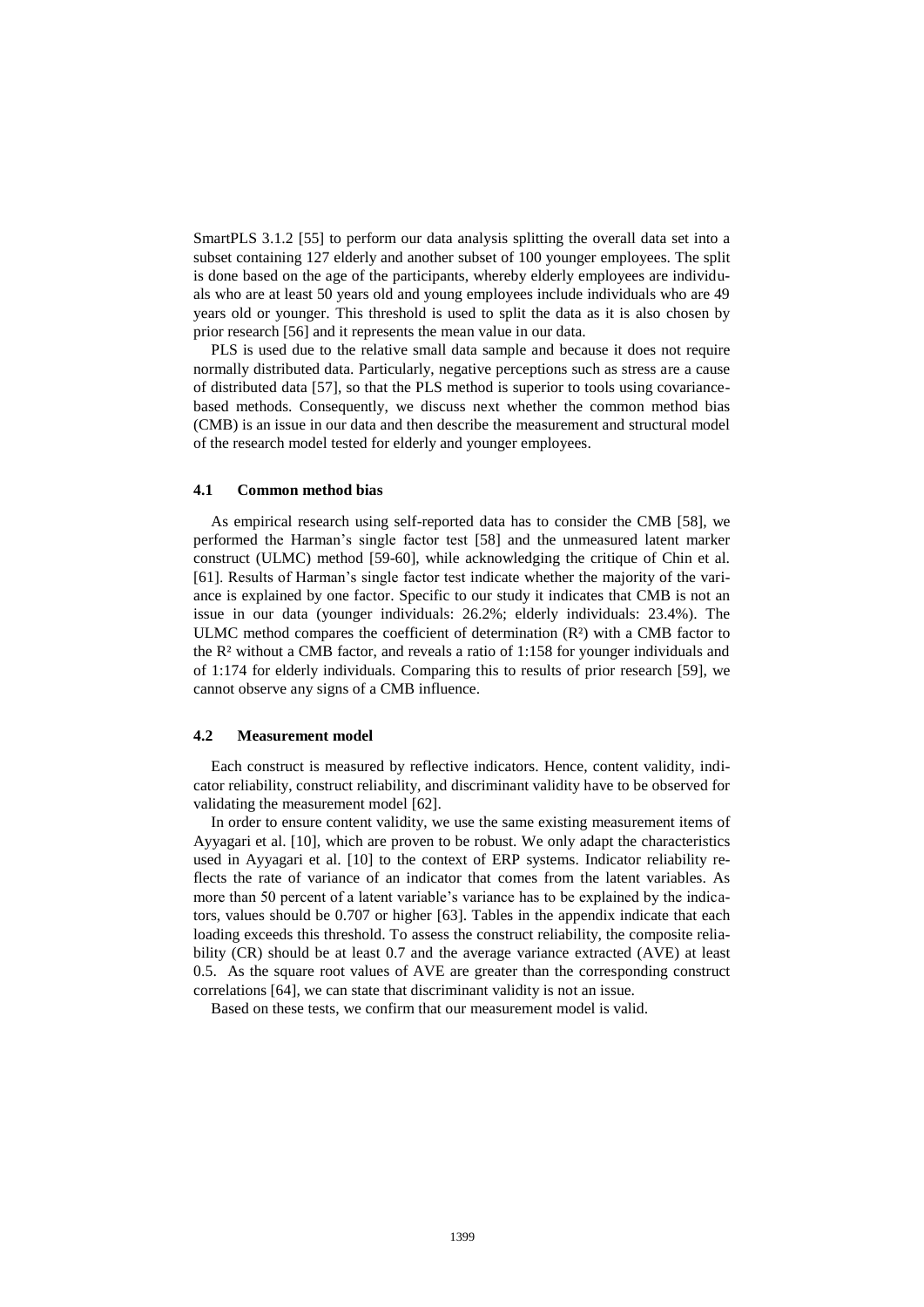### **4.3 Structural model**

For evaluating the structural models (see Table 2),  $\mathbb{R}^2$  and significance levels of path coefficients are used [65].

Focusing on younger individuals, results show that complexity influences the stressor work overload significantly. However, none of the other hypothesized influences of SAP characteristics on stressors is significant. Furthermore, the three stressors work-home-conflict, work overload, and role ambiguity are significant explanatory variables of exhaustion. With respect to the control variables, neither SAP usage influences any of the three stressors significantly ( $\beta_{work\text{-}home \text{ conflict}} = 0.085^{NS}$ ;  $\beta_{work \text{ over}}$  $L_{\text{load}}$  = -0.148<sup>NS</sup>; β<sub>role ambiguity</sub> = -0.104<sup>NS</sup>) nor does negative affectivity the exhaustion (β  $= 0.101^{NS}$ ). Concerning  $\mathbb{R}^2$ , 17.0 percent of the variance in work overload, 2.9 percent of role ambiguity, and 46.7 percent of exhaustion is explained in our research model.

For elderly individuals, usefulness, complexity, and pace of change have a significant impact on work overload. However, no significant impact of reliability on work overload and pace of change on role ambiguity could be observed. Concerning the control variables, usage has a significant influence on work overload ( $\beta_{work\ overload}$  = -0.224\*), but not on work-home conflict ( $\beta_{work\text{-home conflict}} = -0.087^{NS}$ ), and not on role ambiguity ( $\beta_{\text{role ambiguity}} = -0.033^{\text{NS}}$ ). Further, negative affectivity has a significant influence on exhaustion ( $\beta = 0.194$ <sup>\*</sup>). Moreover, the three stressors significantly influence exhaustion. In the end, the model explains 38.0 percent of variance of work overload, 3.0 percent of role ambiguity, and 78.4 percent of exhaustion.

| <b>Hypotheses</b>                                                                                                        | Young individuals (N=100) | Elderly individuals (N=127) |
|--------------------------------------------------------------------------------------------------------------------------|---------------------------|-----------------------------|
| H1a: Work-home conflict -> exhaustion                                                                                    | $0.200*$                  | $0.188*$                    |
| H1b: Work overload -> exhaustion                                                                                         | $0.494*$                  | $0.209**$                   |
| H1c: Role ambiguity -> exhaustion                                                                                        | $0.291**$                 | $0.271***$                  |
| H2: Usefulness -> work overload                                                                                          | $-0.139^{NS}$             | $-0.207**$                  |
| H3: Complexity -> work overload                                                                                          | $0.396***$                | $0.144*$                    |
| H4: Reliability -> work overload                                                                                         | $-0.160^{NS}$             | $-0.008^{NS}$               |
| H5a: Pace of change -> work overload                                                                                     | $0.012^{NS}$              | $0.159*$                    |
| H5b: Pace of change -> role ambiguity                                                                                    | $0.104^{NS}$              | $0.053^{NS}$                |
| vounger individuals: $R^2$ : work-home conflict = 1.0%; work overload = 17.0%, role ambiguity = 2.9%, exhaustion = 46.7% |                           |                             |

**Table 2: Structural model validation ( NS p > 0.05. \* p< 0.05, \*\* p<0.01, \*\*\* p<0.001)**

younger individuals: R²: work-home conflict = 1.0%; work overload = 17.0%, role ambiguity = 2.9%, exhaustion = 46.7% elderly individuals: R²: work-home conflict = 4.0%; work overload = 38.0%, role ambiguity = 3.0%, exhaustion = 78.4%

### **4.4 Mean comparison**

For determining whether ERP system characteristics, stressors, and exhaustion is perceived differently by young and elderly individuals, Table 3 provides the mean value of each perception and the results of a t-test to determine whether significant different perceptions exist.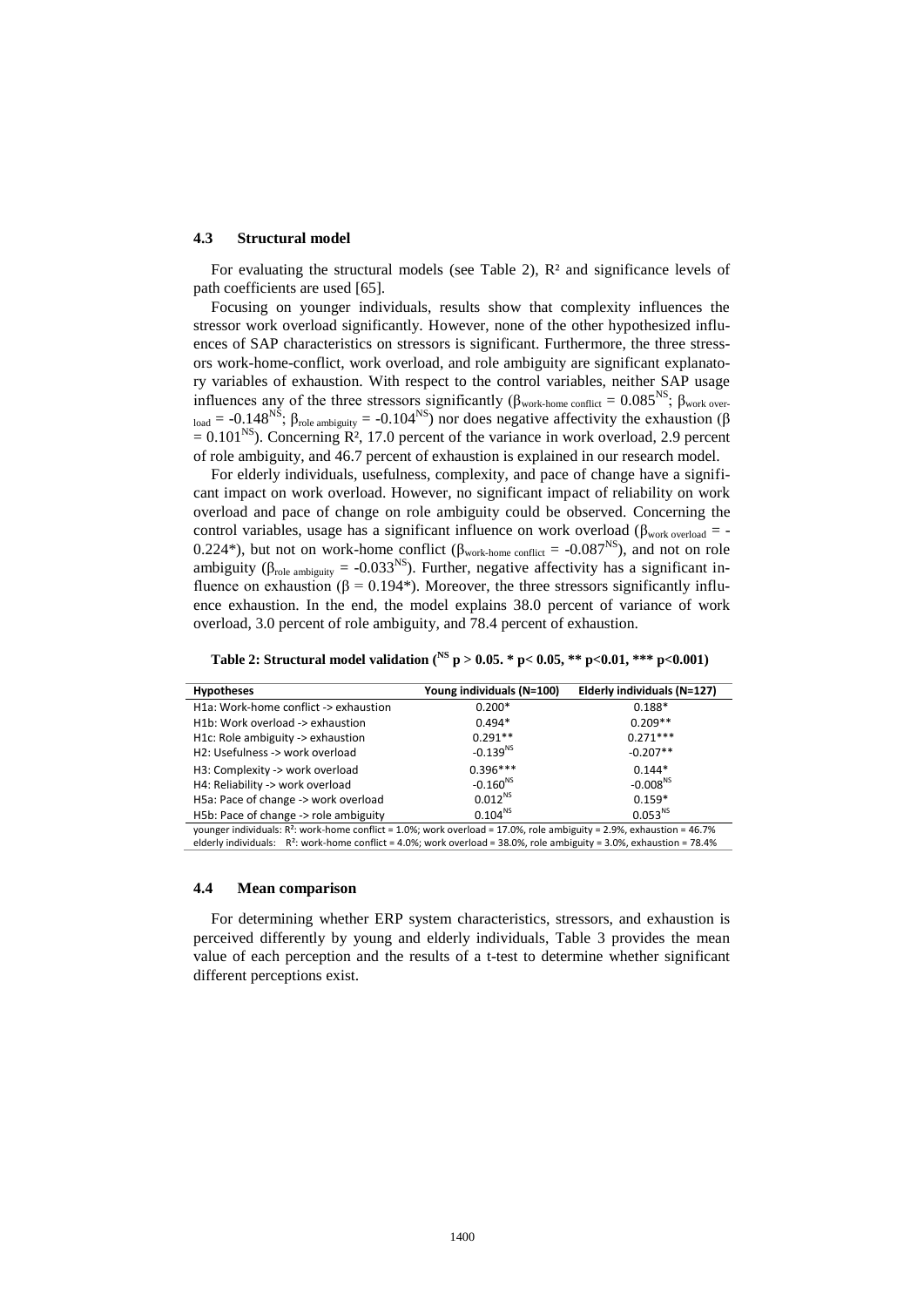| <b>Perceptions</b>                                          | Mean values of  users |         | <b>Comparison of means</b> |              |  |
|-------------------------------------------------------------|-----------------------|---------|----------------------------|--------------|--|
|                                                             | Young                 | Elderly | Difference                 | Significance |  |
| <b>ERP</b> usefulness<br>(1:=useless; 7:=useful)            | 4.93                  | 4.59    | $0.34*$                    | 0.03         |  |
| ERP complexity<br>(1:=complex; 7:=uncomplex)                | 5.12                  | 4.70    | $0.42*$                    | 0.01         |  |
| ERP reliability<br>(1:= unreliable; 7:=reliable)            | 5.28                  | 4.86    | $0.42**$                   | 0.00         |  |
| ERP pace of change<br>(1:=less changes; 7:=many changes)    | 3.74                  | 4.20    | $-0.46*$                   | 0.01         |  |
| Work-home-conflict<br>(1:=no conflict; 7:=conflict)         | 3.26                  | 3.63    | $-0.37*$                   | 0.04         |  |
| Work overload<br>(1:=no overload; 7:=overload)              | 3.27                  | 3.62    | $-0.35*$                   | 0.04         |  |
| Role ambiguity<br>(1:=no role ambiguity; 7:=role ambiguity) | 2.68                  | 2.69    | $-0.01$                    | 1.00         |  |
| Exhaustion<br>(1:=not exhausted; 7:=exhausted)              | 2.28                  | 2.73    | $-0.45*$                   | 0.01         |  |

**Table 3: Comparison of younger and elderly employees (\* p< 0.05, \*\* p<0.01)**

Results indicate that young and elderly individuals differ in their perception of each of the ERP systems' characteristics, two out of three stressors, and exhaustion. In more detail, elderly individuals as opposed to the younger ones consider using ERP systems as less useful, more complex, less reliable, and as a technology that changes frequently. Moreover, elderly individuals perceive that using IT causes high workloads and blurring boundaries between work and home. Finally, elderly individuals also report being more exhausted by using IT than younger individuals. Summing up, our data confirms hypotheses H6a-d, H7a-b, and H8.

### **4.5 Limitations**

The results of this article are limited in some ways. Firstly, even though we surveyed employees in two different organizations, we focus on one particular ERP system in terms of SAP. This limits the results as employees working in an organization using another ERP system might perceive ERP characteristics differently. Secondly, we differentiate young and elderly employees by splitting the data sample according to whether they are younger or older than 50 years. Here, results might differ when splitting data depending on another age. Last of all, exhaustion is captured with perceptual data instead of using NeuroIS approaches.

### **5 Discussion and Implications**

Acknowledging the limited focus of prior technostress research we contribute to the general technostress literature [8-10] by focusing on employees' stress when using ERP systems. Hence, the characteristics of ERP systems are responsible for whether employees are stressed. When using an ERP system employees in the two organization of our research report that usefulness, complexity, and the pace of change are important ERP system characteristics that lead to the perception of stressors by em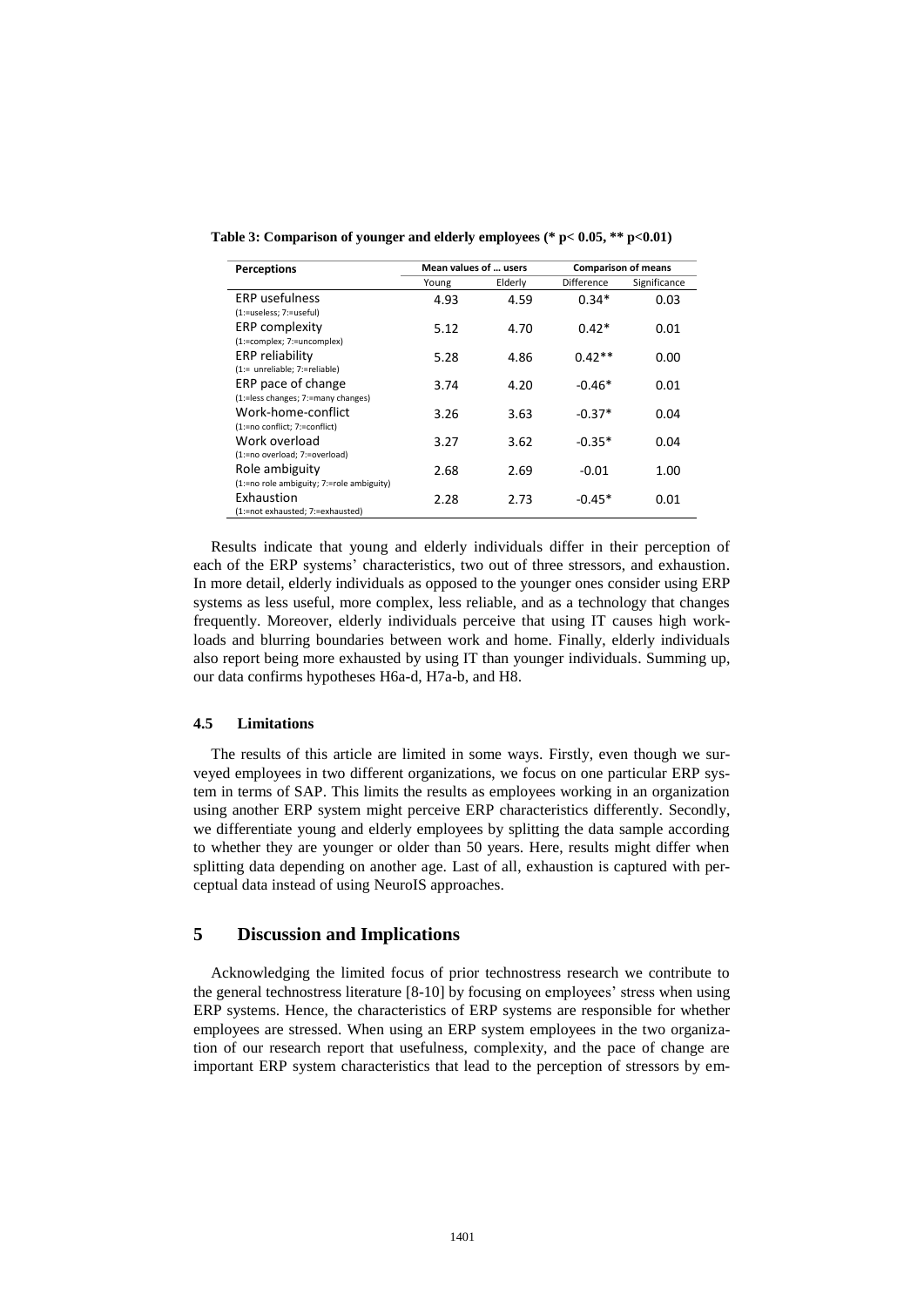ployees which in turn increase exhaustion. Consequently, in regard to our first research question we can conclude that the characteristics of ERP systems are perceived as a source and symbol of daily stress that lead to negative consequences such as exhaustion. This result has implications for both theory and practice. From a theoretical point of view we can contribute that the ERP characteristics complexity, usefulness, and pace of change are important. As in other contexts such as enterprise content management [66] or enterprise social networking [67] the characteristics might be different, which has been shown in some contexts [11-16]. With future studies analyzing the influence technology characteristics on stress for additional IT systems  $-$  rather than just ERP systems – it would be possible to theorize the influence of the technology usage context on employees' stress more precisely. This result would also be important from a practical point of view. Only if the relevant characteristics of each usage context are identified, measures can be implemented to reduce the negative consequences of the respective technology usage context. In our study it is obvious that reducing employees' stress can be achieved by reducing ERP systems' complexity or pace of change and by increasing their usefulness. In order to find out whether these characteristics are also the relevant ones for implementing measures in different usage contexts, it has to first be analyzed by future research focusing on different IT usage contexts than merely the ERP system usage in an organization.

Moreover, our research has a second contribution as it reveals the importance of age when analyzing and discussing technostress, which has been identified as a research gap in Tarafdar et al. [68]. Our results reveal that elderly employees perceive to a greater extent that ERP systems are a stressful technology in terms of its usefulness, complexity, and pace of change characteristics. Furthermore, elderly employees are more exhausted by using IT at work. Regarding our second research question, this reveals that age is an important variable that needs to be controlled when analyzing technostress. This is in line with technology adoption research which also reveals that age is an important moderating variable for the influence of effort and performance expectancies, since the efforts required to operate an IT system are more important for elderly users [21]. This result is especially important in the light of the declaration of Riga by the Council of Ministers of the EU. In this context, our article can contribute to e-inclusion strategy-making in practice since on the one side we can reveal the technology usage settings in which differences between younger and elderly individuals exist and on the other side we are able to identify those characteristics that are relevant and need to be focused with respective measures to reduce elderly users' stress perceptions. Since the complexity and the pace of change of ERP systems can be revealed as significant characteristics leading to the perception of stressors and exhaustion in our study, it is important to constantly train elderly employees to use ERP systems. Hence, it is not only important to train elderly employees when an ERP system is implemented [6]; it is also important to address the pace of change of these systems by training elderly employees on a regular base.

In summary, we propose a research model for an ERP system usage context and we identify those ERP system characteristics that are relevant for an increasing stress perception by employees. Here, future research might investigate whether there are other system characteristics relevant for ERP usage, which go beyond the ones identi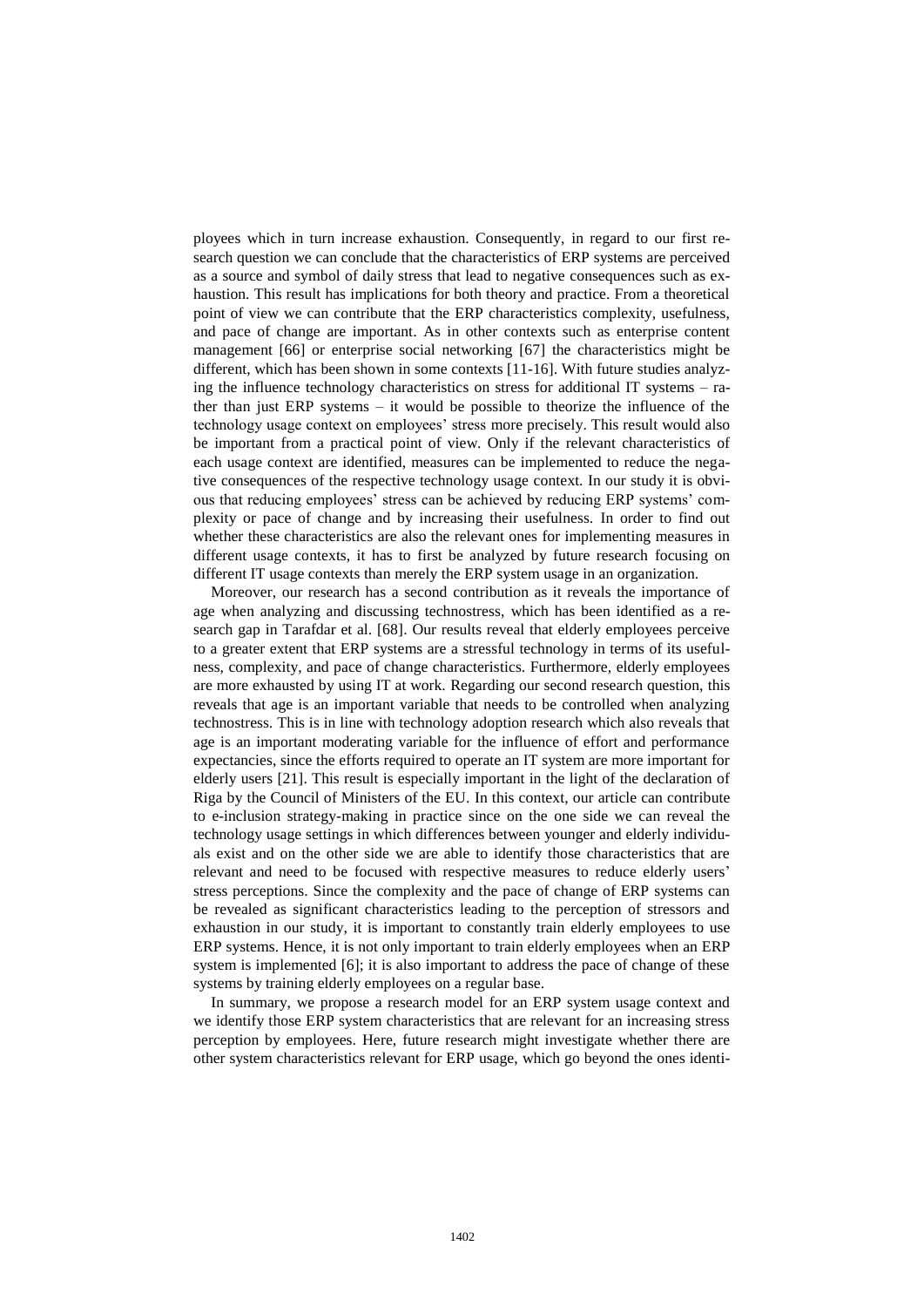fied by Ayyagari et al. [10]. Furthermore, we provide evidence that age is an important moderation variable in technostress research as elderly people are more stressed by IT. Hence, future research can build on our results by focusing on different IT usage contexts in organizations to identify those characteristics that are relevant for younger employees and those for the elderly ones. This reduces the negative consequences IT usage is accompanied with and increases the well-known benefits.

### **References**

- 1. Morris, M.G., Venkatesh, V.: Job Characteristics and Job Satisfaction: Understanding the Role of Enterprise Resource Planning System Implementation. MIS Quarterly 34, (2010)
- 2. Bala, H., Venkatesh, V.: Changes in Employees' Job Characteristics during an Enterprise System Implementation: A latent growth modeling perspective. MIS Quarterly 37, (2013)
- Deloitte: The End of 'Death of ERP
- 4. Deloitte: ERP investment decisions are back on the agenda but with a whole new perspective
- 5. Plaza, M., Rohlf, K.: Learning and Performance in ERP Implementation Projects: A Learning Curve Model for Analyzing and Managing Consulting Costs. International Journal of Production Economics 115, 72–85 (2008)
- 6. Maier, C., Laumer, S., Eckhardt, A., Weitzel, T.: Analyzing the impact of HRIS implementations on HR personnel's job satisfaction and turnover intention. The Journal of Strategic Information Systems 22, 193–207 (2013)
- 7. Sykes, T.A., Venkatesh, V., Johnson, J.L.: Enterprise system implementation and employee job performance: Understanding the role of advice networks. MIS Quarterly 38 (2014)
- 8. Ragu-Nathan, T.S., Tarafdar, M., Ragu-Nathan, B.S., Qiang, T.: The Consequences of Technostress for End Users in Organizations: Conceptual Development and Empirical Validation. Information Systems Research 1, 417–433 (2008)
- 9. Tarafdar, M., Tu, Q., Ragu-Nathan, T.S.: Impact of Technostress on End-User Satisfaction and Performance. Journal of Management Information Systems 27, 303–334 (2010)
- 10. Ayyagari, R., Grover, V., Purvis, R.: Technostress: Technological Antecedents and Implications. MIS Quarterly 35, 831–858 (2011)
- 11. Maier, C., Laumer, S., Eckhardt, A., Weitzel, T.: Online Social Networks as a Source and Symbol of Stress: An Empirical Analysis. Proceedings of the 33rd International Conference on Information Systems (ICIS), Orlando (FL) (2012)
- 12. Laumer, S., Maier, C., Weinert, C.: The Negative Side Of ICT-Enabled Communication: The Case Of Social Interaction Overload In Online Social Networks. ECIS 2013 Proceedings (2013)
- 13. Barley, S., Meyerson, D., Grodal, S.: E-mail as a Source and Symbol of Stress. Organization Science 22, 887–906 (2011)
- 14. Lee, Y.-K., Chang, C.-T., Lin, Y., Cheng, Z.-H.: The dark side of smartphone usage: Psychological traits, compulsive behavior and technostress. Computers in Human Behavior 31, 373–383 (2014)
- 15. Wastell, D., Newman, M.: Information system design, stress and organisational change in the ambulance services: A tale of two cities. Accounting, Management and Information Technologies 6, 283–300 (1996)
- 16. Arnetz, B.B., Wiholm, C.: Technological stress: Psychophysiological symptoms in modern offices. Journal of Psychosomatic Research 43, 35–42 (1997)
- 17. Cho, S., Mathiassen, L.: The role of industry infrastructure in telehealth innovations: a multi-level analysis of a telestroke program. Eur J Inf Syst 16, 738–750 (2007)
- 18. Klein, R.: An empirical examination of patient-physician portal acceptance. Eur J Inf Syst 16, 751–760 (2007)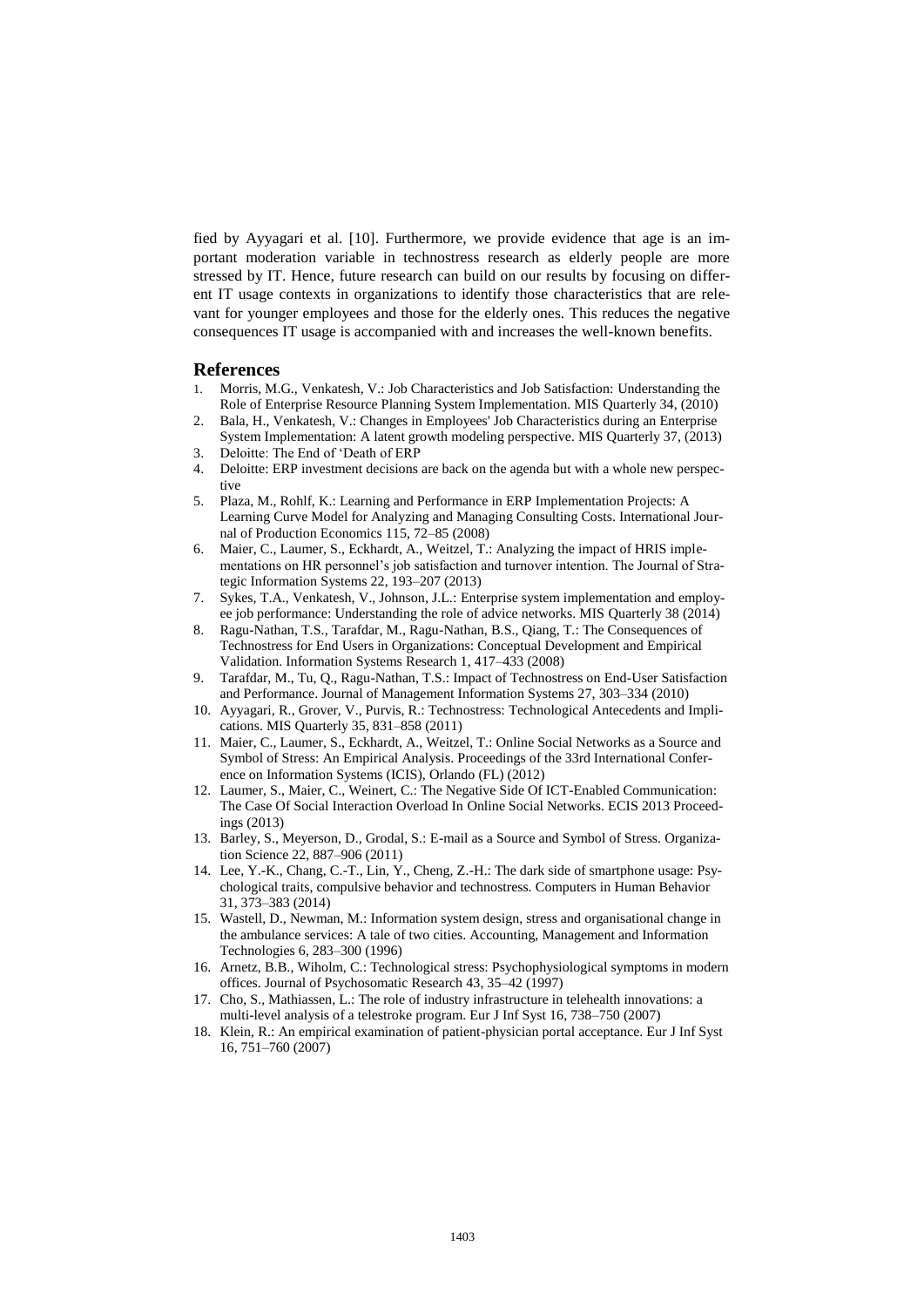- 19. Hsieh, J.J.P.-A., Rai, A., Keil, M.: Understanding Digital Inequality: Comparing Continued Use Behavioral Models of the Socio-Economically Advantaged and Disadvantaged. MIS Quarterly 32, 97–126 (2008)
- 20. Hsieh, J.J.P.-A., Rai, A., Keil, M.: Addressing Digital Inequality for the Socioeconomically Disadvantaged Through Government Initiatives: Forms of Capital That Affect ICT Utilization. Information Systems Research 22, 233–253 (2011)
- 21. Venkatesh, V., Morris, M.G., Davis, G.B., Davis, F.D.: User Acceptance of Information Technology: Toward a unified view. MIS Quarterly 27, 425–478 (2003)
- 22. European Union: Riga ministerial declaration,
- http://ec.europa.eu/information\_society/events/ict\_riga\_2006/doc/
- 23. Maier, C., Laumer, S., Eckhardt, A., Weitzel, T.: Giving too much Social Support: Social Overload on Social Networking Sites. European Journal of Information Systems (2014)
- 24. Riedl, R.: On the Biology of Technostress: Literature Review and Research Agenda. The DATABASE for Advances in Information Systems 44, 18–55 (2013)
- 25. Eckhardt, A., Maier, C., Büttner, R.: The Influence of Pressure to Perform and Experience on Changing Perceptions and User Performance: A Multi-Method Experimental Analysis. Proceedings of the 33rd International Conference on Information Systems, Orlando (2012)
- 26. Riedl, R., Kindermann, H., Auinger, A., Javor, A.: Technostress from a Neurobiological Perspective - System Breakdown Increases the Stress Hormone Cortisol in Computer Users. Business & Information Systems Engineering 4, 61–69 (2012)
- 27. Riedl, R., Kindermann, H., Auinger, A., Javor, A.: Computer Breakdown as a Stress Factor during Task Completion under Time Pressure: Identifying Gender Differences Based on Skin Conductance. Advances in Human-Computer Interaction 2013, 1–8 (2013)
- 28. Judge, T.A., Boudreau, J.W., Bretz, R.D.: Job and life attitudes of male executives. Journal of Applied Psychology 79, 767–782 (1994)
- 29. Cooper, C.L., Dewe, P., O'Driscoll, M.P.: Organizational stress. A review and critique of theory, research, and applications. Sage, Thousand Oaks, Calif (2001)
- 30. Podsakoff, N.P., LePine, J., Lepine, M.A.: Differential Challenge Stressor–Hindrance Stressor Relationships With Job Attitudes, Turnover Intentions, Turnover, and Withdrawal Behavior: A Meta-Analysis. Journal of Applied Psychology 92, 438–454 (2007)
- 31. Robey, D., Ross, J.W., Boudreau, M.-C.: Learning to Implement Enterprise Systems: An Exploratory Study of the Dialectics of Change. Journal of Management Information Systems 19, 17–46 (2002)
- 32. Volkoff, O., Strong, D.M., Elmes, M.B.: Technological Embeddedness and Organizational Change. Organization Science 18, 832–848 (2007)
- 33. Seddon, P.B., Calvert, C., Yang, S.: A Multi-Project Model of Key Factors Affecting Organizational Benefits from Enterprise Systems. MIS Quarterly 32, 305–328 (2010)
- 34. Calisir, F., Calisir, F.: The relation of interface usability characteristics, perceived usefulness, and perceived ease of use to end-user satisfaction with enterprise resource planning (ERP) systems. Computers in Human Behavior 20, 505–515 (2004)
- 35. Sun, Y., Bhattacherjee, A., Ma, Q.: Extending technology usage to work settings: The role of perceived work compatibility in ERP implementation. Information & Management 46, 351–356 (2009)
- 36. Amoako-Gyampah, K.: Perceived usefulness, user involvement and behavioral intention: an empirical study of ERP implementation. Computers in Human Behavior 23 (2007)
- 37. Alvarez, R.: Examining technology, structure and identity during an Enterprise System implementation. Information Systems Journal 18, 203–224 (2008)
- 38. Häkkinen, L., Hilmola, O.-P.: ERP evaluation during the shakedown phase: lessons from an after-sales division. Information Systems Journal 18, 73–100 (2008)
- 39. Nah, F.-H., Delgado, S.: Critical success factors for enterprise resource planning implementation and upgrade. Journal of Computer Information Systems 46 (2006)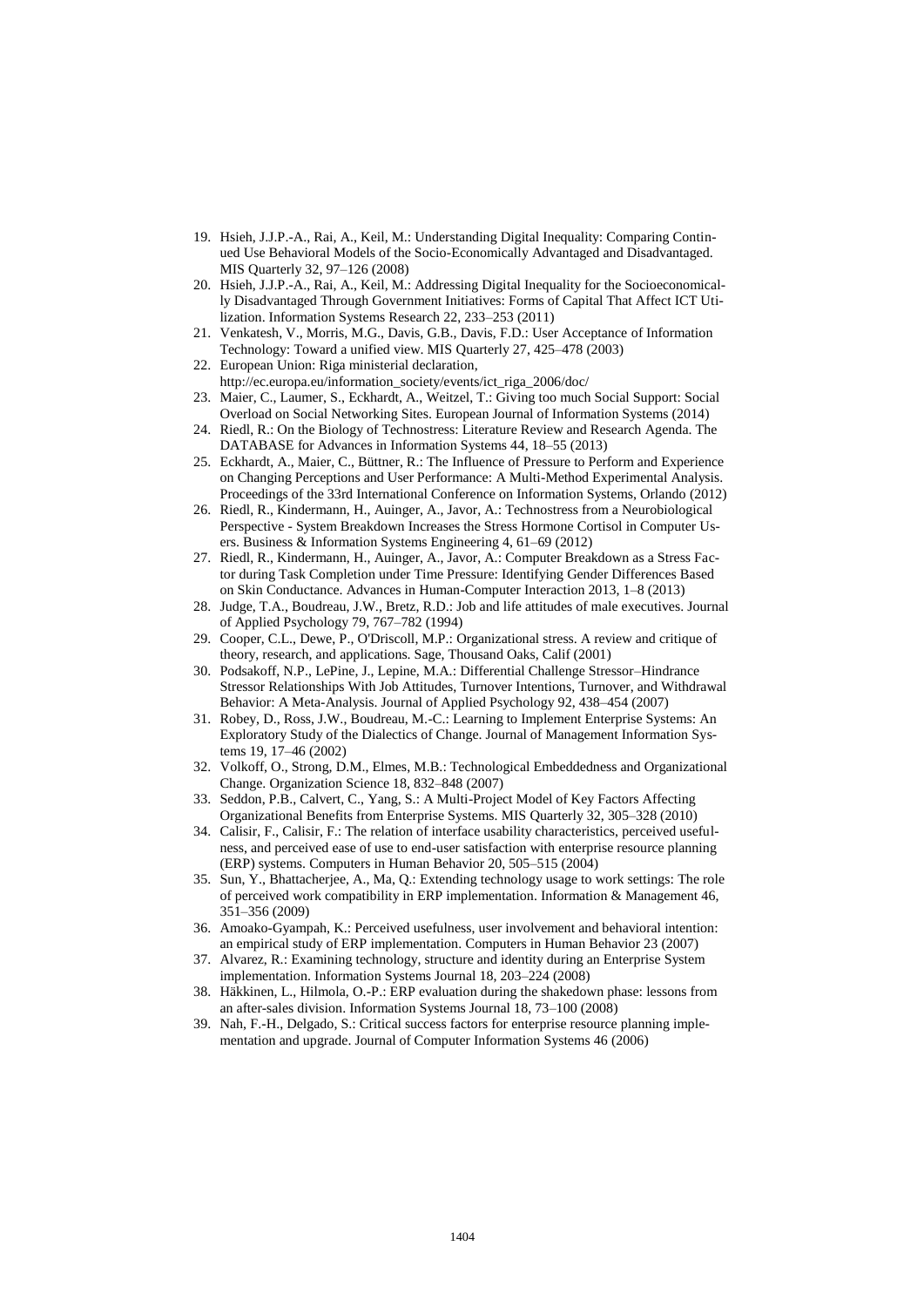- 40. Boudreau, M.-C., Robey, D.: Enacting Integrated Information Technology: A Human Agency Perspective. Organization Science 16, 3–18 (2005)
- 41. Strong, D.M., Volkoff, O.: Understanding Organization Enterprise System Fit: A Path to Theorizing the IT Artifact. MIS Quarterly 34, 731–756 (2010)
- 42. Niehaves, B., Plattfaut, R.: Internet adoption by the elderly: employing IS technology acceptance theories for understanding the age-related digital divide. Eur J Inf Syst (2013)
- 43. Wang, K., Shu, Q., Tu, Q.: Technostress under different organizational environments: An empirical investigation. Computers in Human Behavior 24, 3002–3013 (2008)
- 44. Davis, F.D.: Perceived Usefulness, Perceived Ease of Use and User Acceptance of Information Technology. MIS Quarterly 13, 319–340 (1989)
- 45. Burton-Jones, A., Hubona, G.S.: Individual differences and usage behavior. SIGMIS Database 36, 58–77 (2005)
- 46. Venkatesh, V., Thong, J.Y.L., Xu, X.: Consumer Acceptance and Use of Information Technology: Extending the Unified Theory of Acceptance and Use of Technology. MIS Quarterly 36, 157–178 (2012)
- 47. Brown, S.A., Venkatesh, V.: model of adoption of technology in households: a baseline model test and extension incorporating household life cycle. MIS Quarterly 29 (2005)
- 48. Oreg, S.: Resistance to Change: Developing an Individual Differences Measure. Journal of Applied Psychology 88, 680–693 (2003)
- 49. Grzywacz, J.G., Marks, N.F.: Reconceptualizing the work–family interface: An ecological perspective on the correlates of positive and negative spillover between work and family. Journal of Occupational Health Psychology 5, 111–126 (2000)
- 50. Sharit, J., Czaja, S.J.: Ageing, computer-based task performance, and stress: issues and challenges. Ergonomics 37, 559–577 (1994)
- 51. Tu, Q., Wang, K., Shu, Q.: Computer-related technostress in China. Commun. ACM 48, 77–81 (2005)
- 52. Kim, S.S.: The integrative framework of technology use: An extension and test. MIS Quarterly 33, 513–537 (2009)
- 53. Maier, C.: Personality within Information Systems Research: A Literature Analysis. Proceedings of the 20th European Conference on Information System (2012)
- 54. Chin, W.: Issues and Opinion on Structural Equation Modeling. MIS Quarterly 22 (1998)
- 55. Ringle, C.M., Wende, S., Becker, J.-M.: SmartPLS3. Hamburg (2014)
- 56. Maier, C., Laumer, S., Eckhardt, A.: Technology Adoption by Elderly People An Empirical Analysis of Adopters and Non-Adopters of Social Networking Sites. In: Heinzl, A., Buxmann, P., Wendt, O., Weitzel, T. (eds.) Theory-guided modeling and empiricism in information systems research, pp. 85–110. Springer, Heidelberg, New York (2011)
- 57. Turel, O., Serenko, A., Giles, P.: Integrating Technology Addiction and Use: An Empirical Investigation of Online Auction Users. MIS Quarterly 35, 1043–1061 (2011)
- 58. Podsakoff, P.M., MacKenzie, S.B., Lee, J.-Y., Podsakoff, N.P.: Common Method Biases in Behavioral Research: A Critical Review and Recommended Remedies. Journal of Applied Psychology 83, 879–903 (2003)
- 59. Liang, H., Saraf, N., Hu, Q., Xue, Y.: Assimilation of enterprise systems: The effect of institutional pressures and the mediating role of top management. MIS Quarterly 31, 59– 87 (2007)
- 60. Williams, L.J., Edwards, J., Vandenberg, R.: Recent Advances in Causal Modeling Methods for Organizational and Management Research. Journal of Management 29, 903–936 (2003)
- 61. Chin, W., Thatcher, J.B., Wright, R.T.: Assessing Common Method Bias: Problems with the ULMC Technique. MIS Quarterly 36, 1003–1019 (2012)
- 62. Bagozzi, R.P.: The Role of Measurement in Theory Construction and Hypothesis Testing: Toward a Holistic Model. In: Ferrell, O.C., Brown, S.W., Lamb, C.W. (eds.) Conceptual